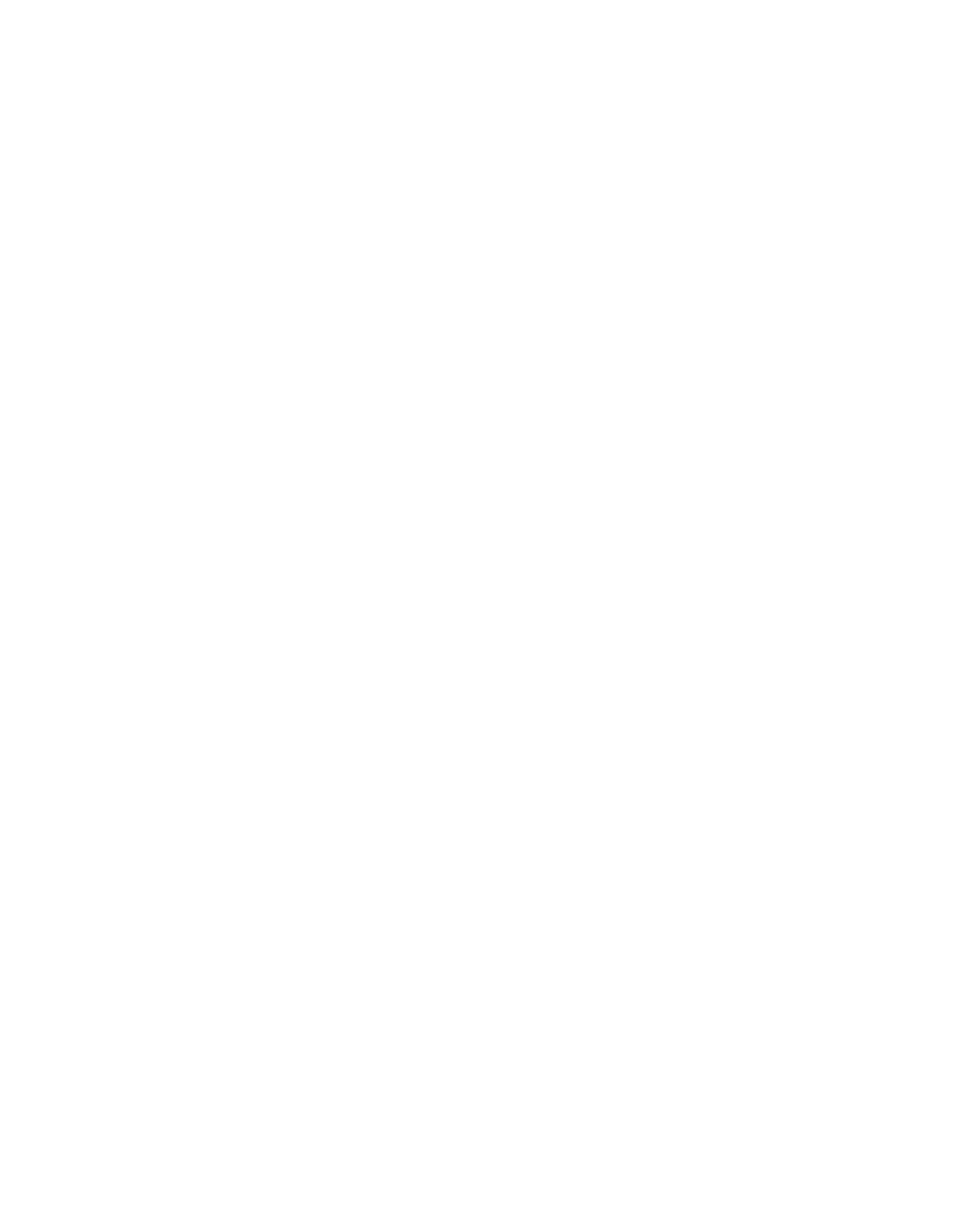



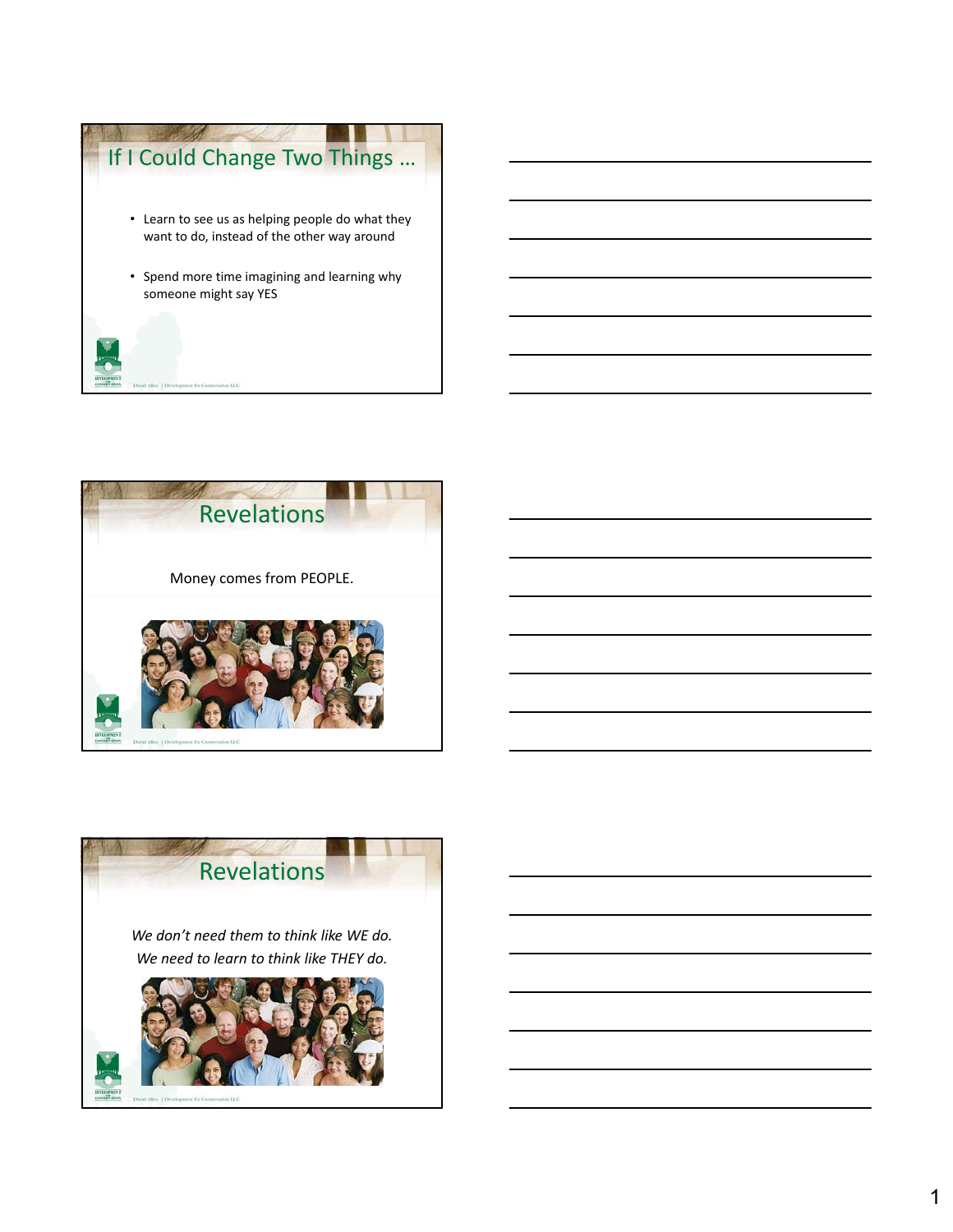





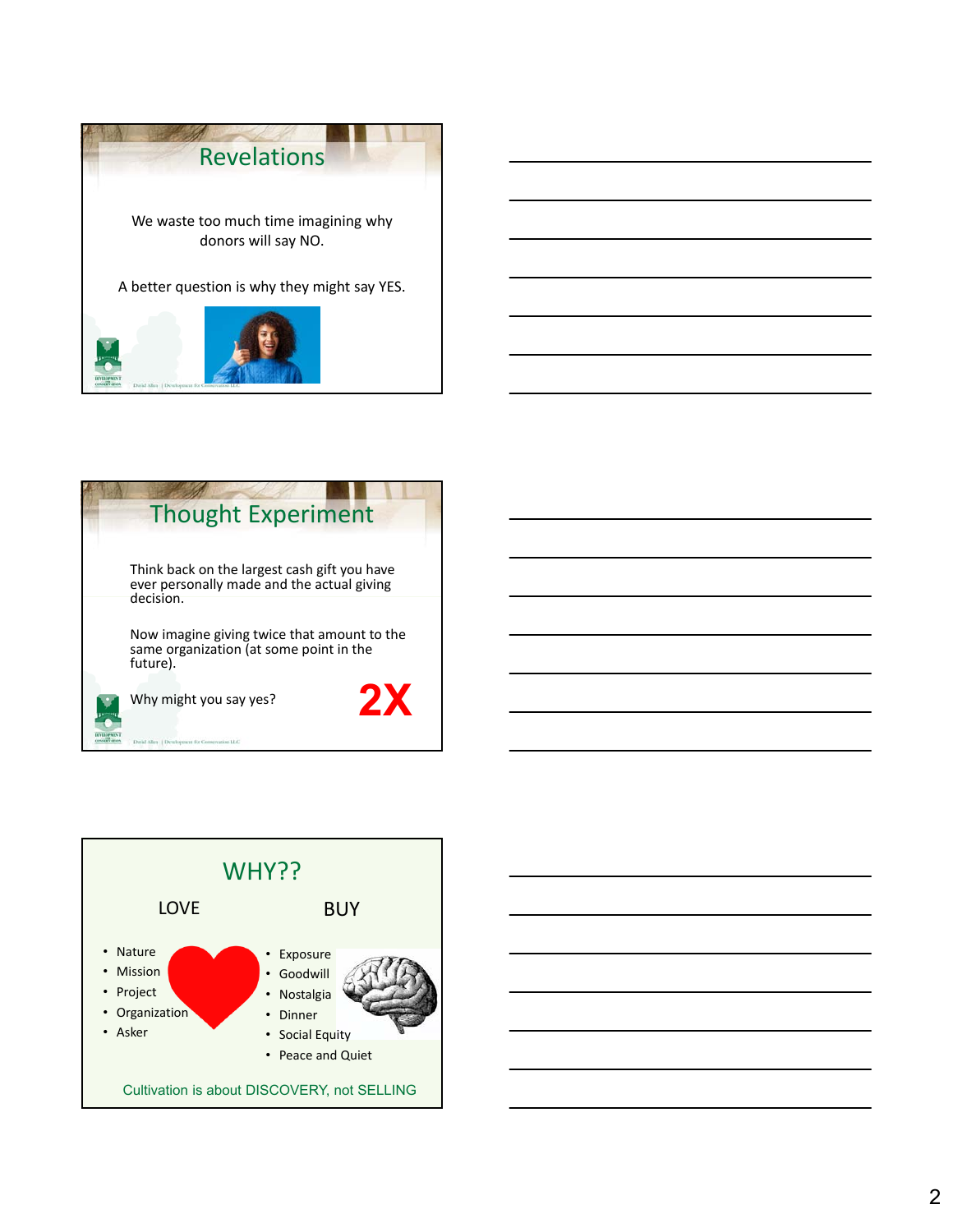



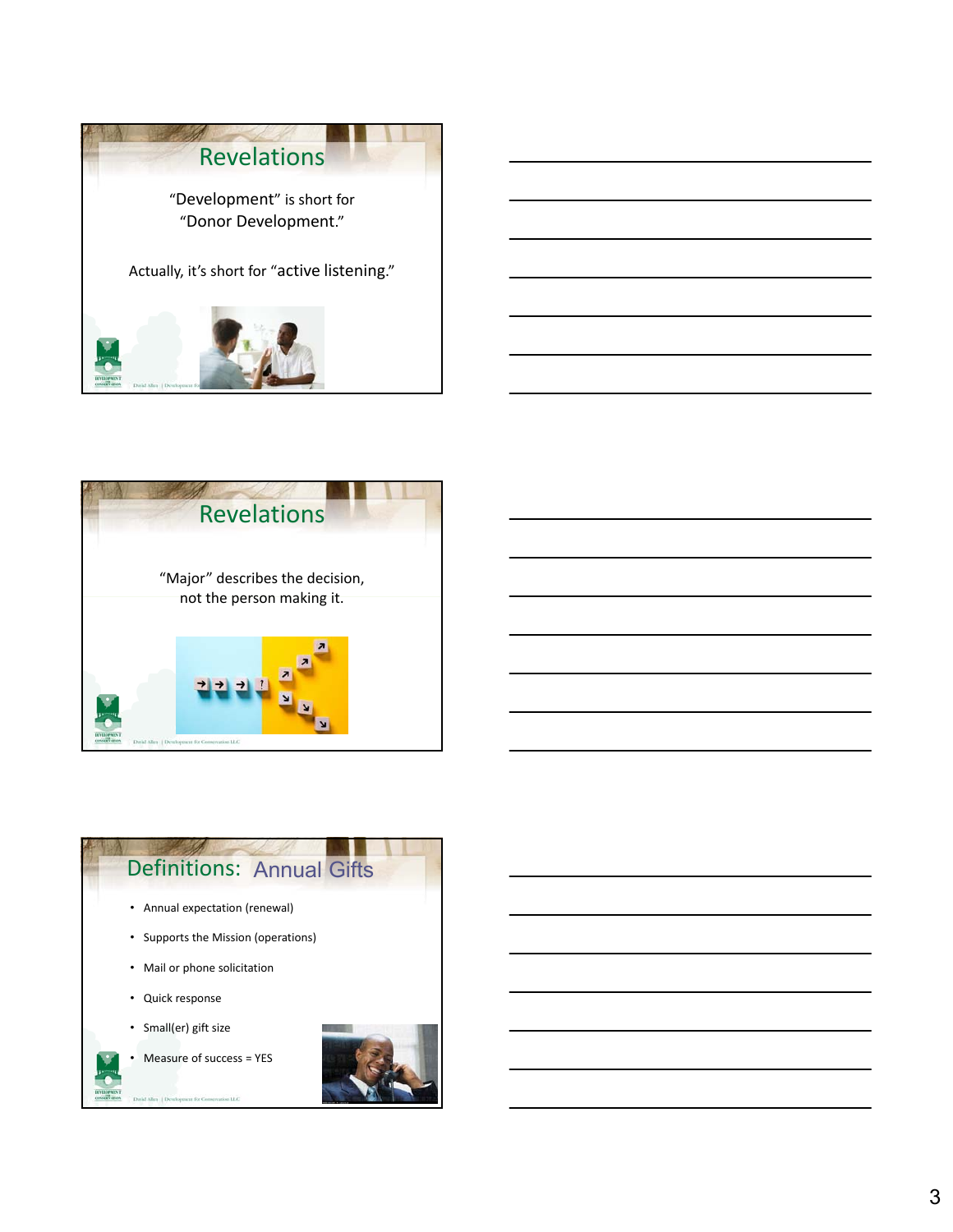







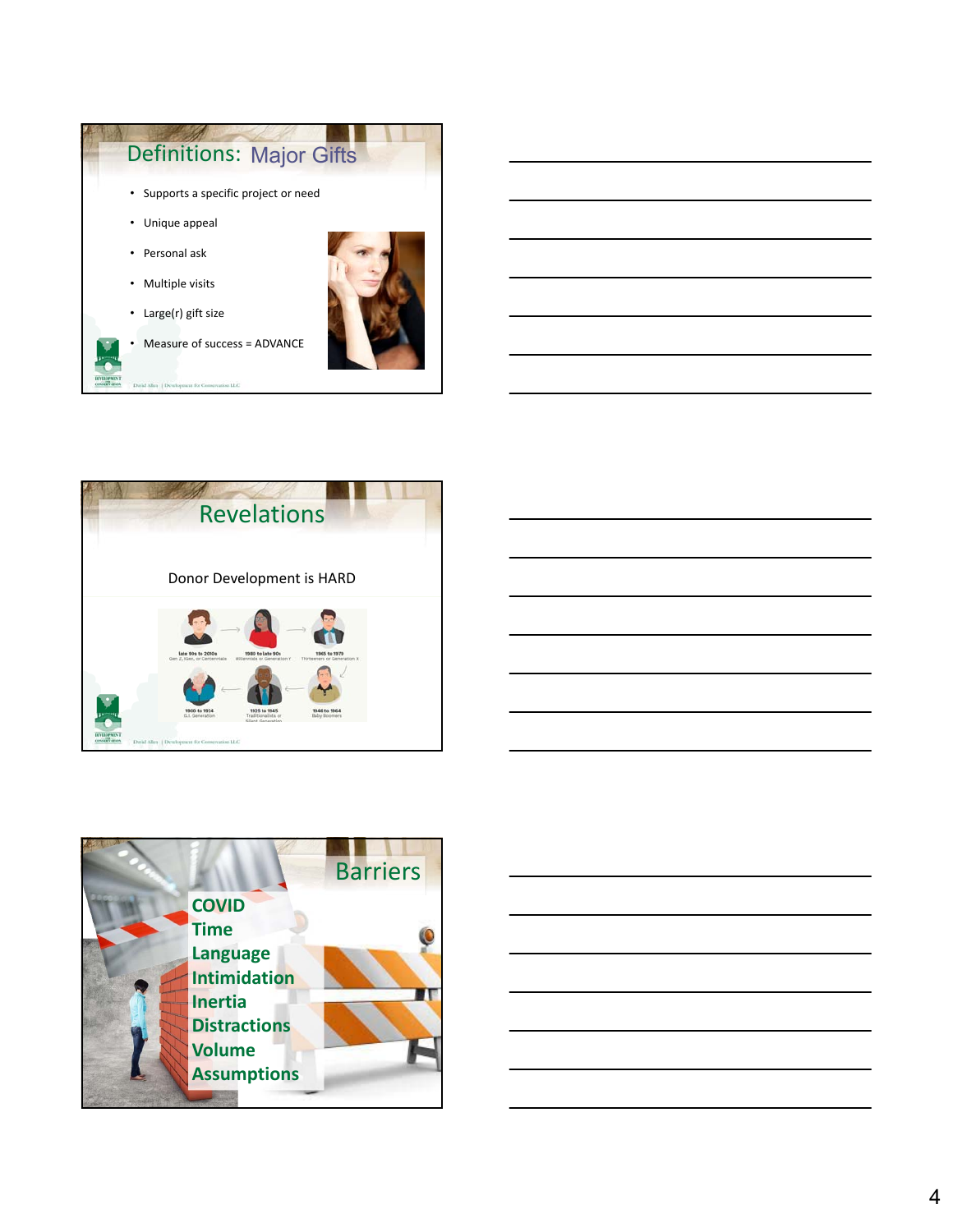





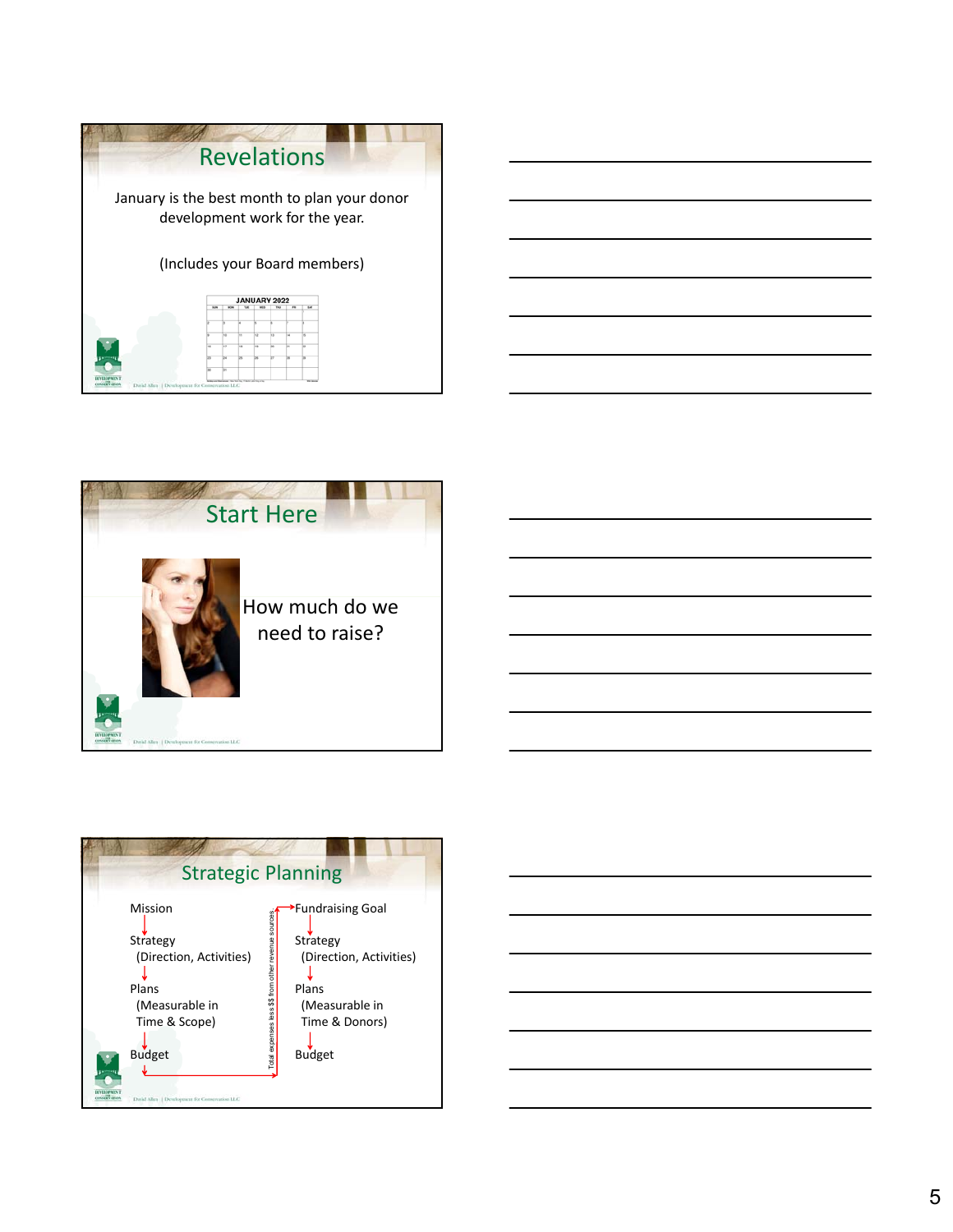



| <b>Activities</b><br>are<br><b>COLUMNS</b> | $\rightarrow$ | $\rightarrow$ | $\rightarrow$ | $\rightarrow$ | $\rightarrow$ | → |
|--------------------------------------------|---------------|---------------|---------------|---------------|---------------|---|
| Donors<br>are<br><b>ROWS</b><br>J          |               |               |               |               |               |   |
| ↓<br>↓                                     |               |               |               |               |               |   |
| ↓                                          |               |               |               |               |               |   |
| J                                          |               |               |               |               |               |   |



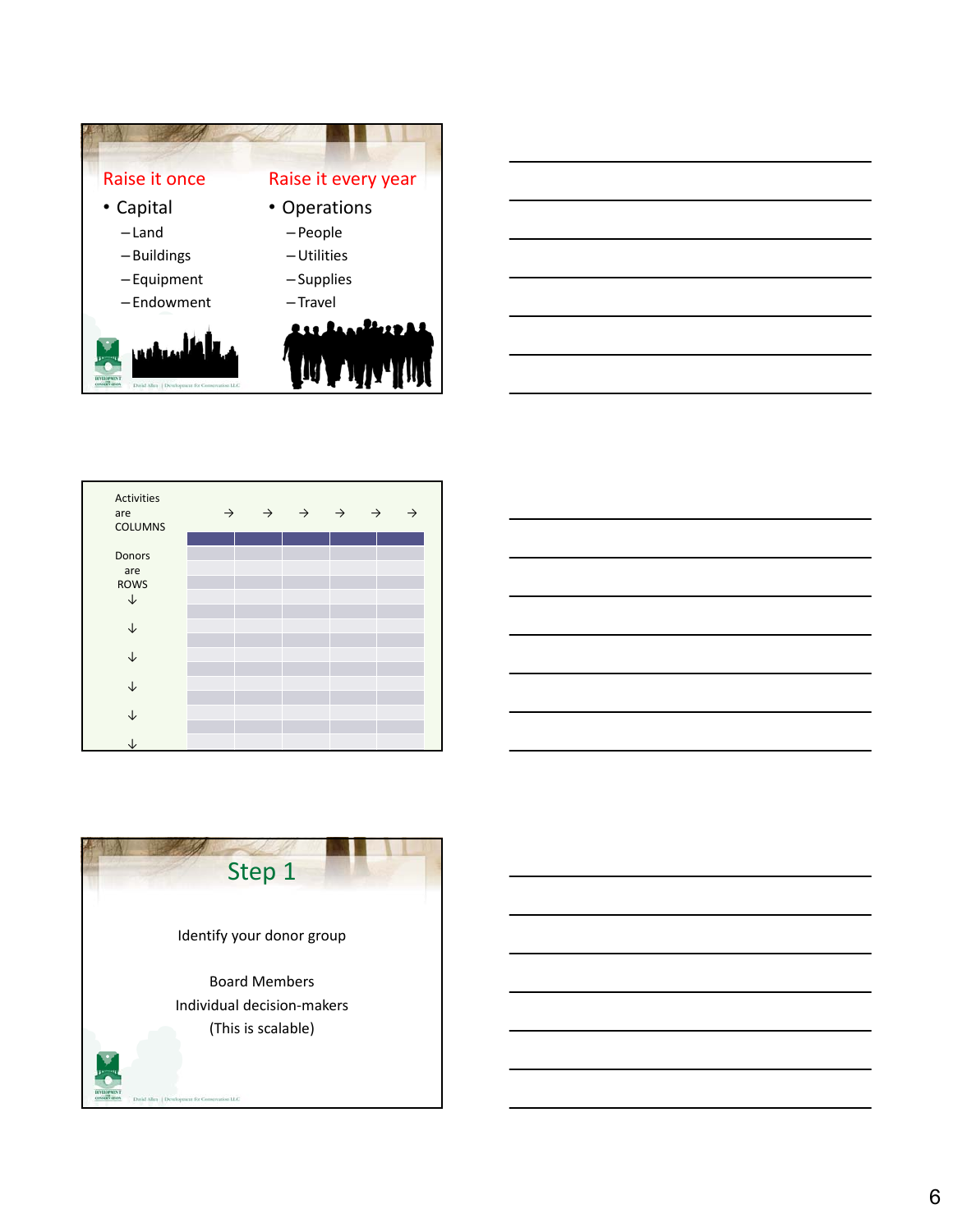



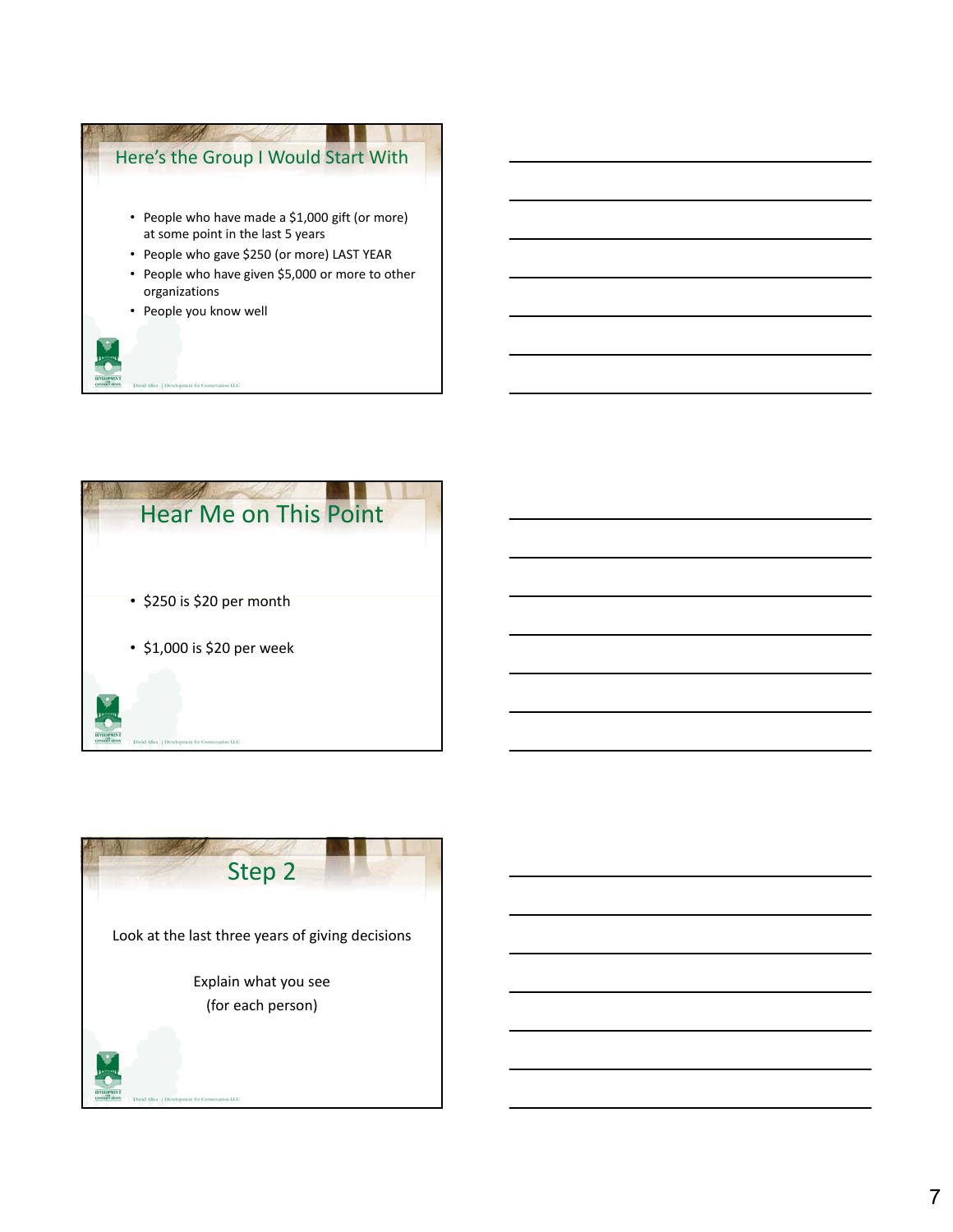



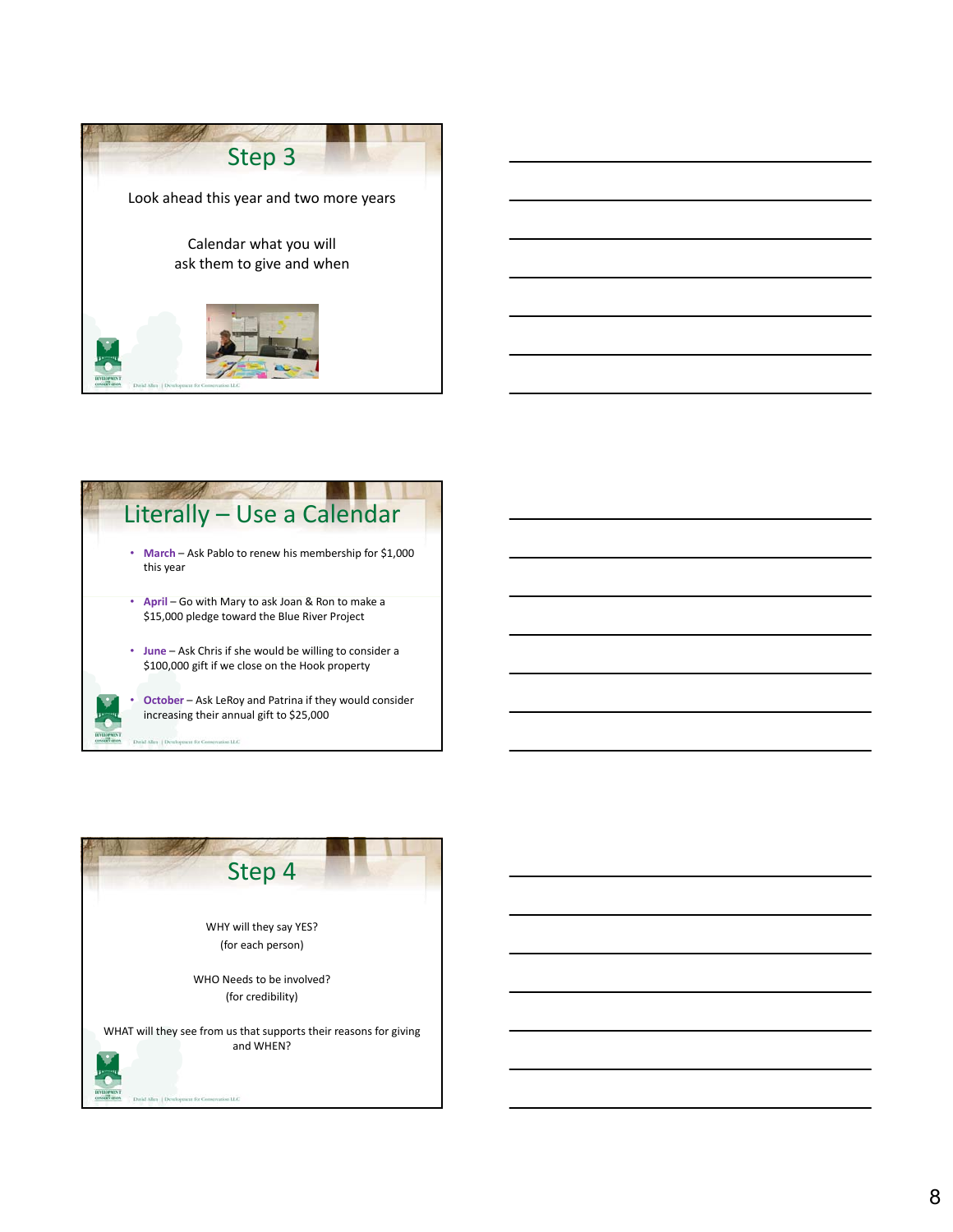

sion LLC



## 3 Critical Roles

#### **Star**

Allen | Der

The face of the organization in a given moment.

- First in line, the one with answers, the source.
- Also sensitive to others, alert to their needs, and gracious.

Lends credibility in the moment through his/her presence and demeanor at events.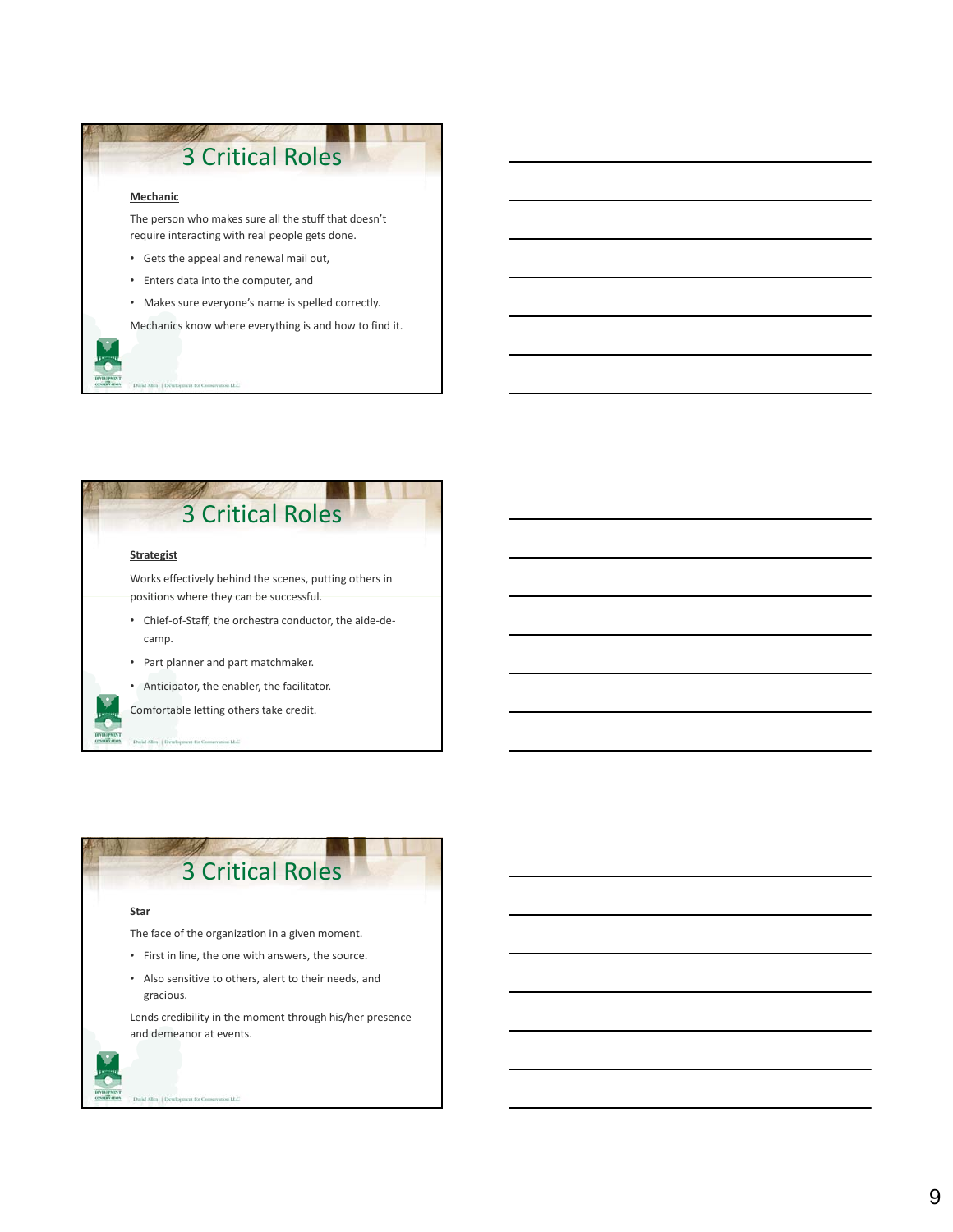

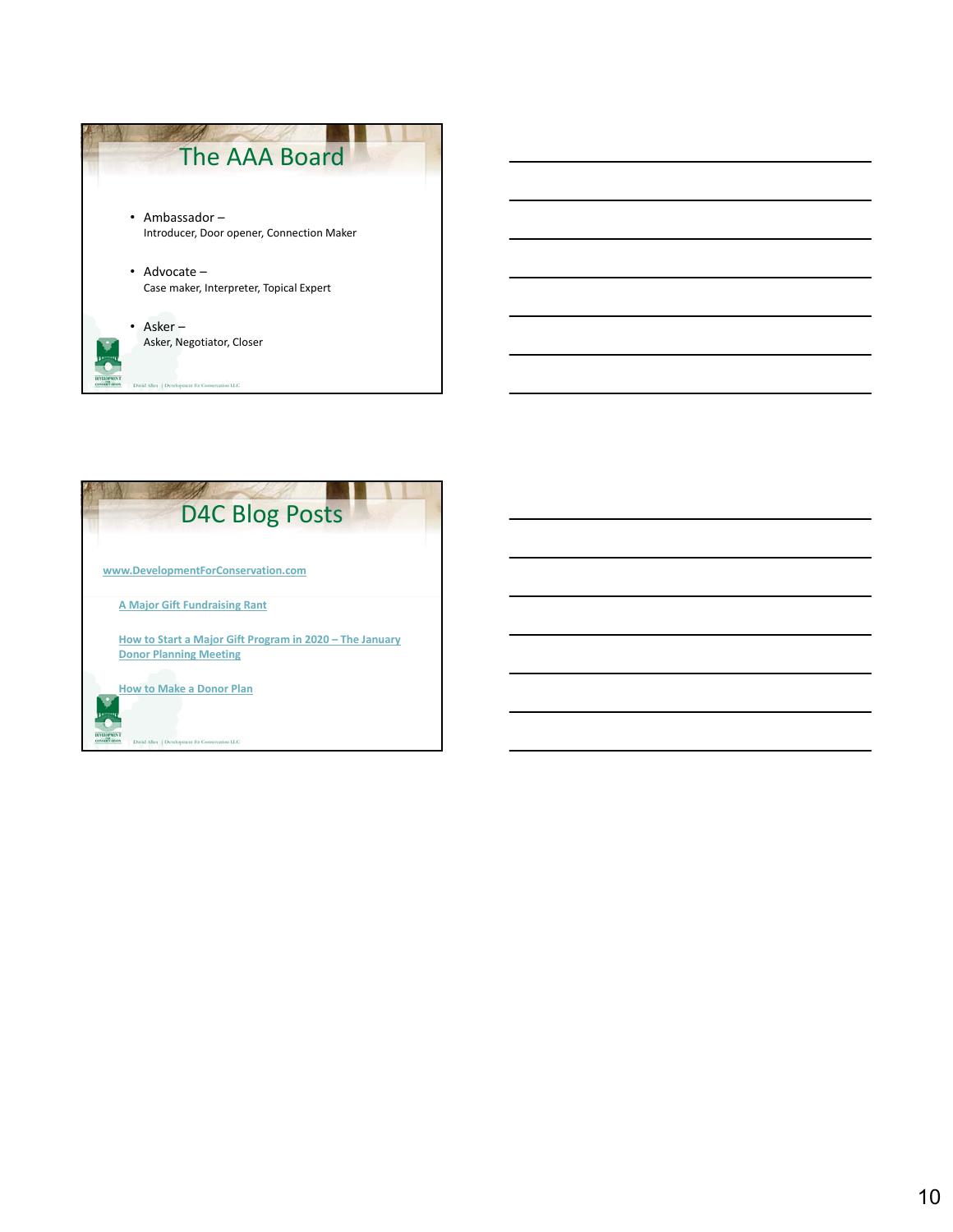# DAVID ALLEN

I am a non-profit organizational development consultant. I work with nonprofit organization boards to help their members learn how to be better leaders and advocates.

My background includes 30 years working in membership fundraising, major gift development, communications, and marketing. I worked for about half that time for Nature Conservancy (TNC) chapters in Oregon, Texas, and Wisconsin. In addition to my duties for the individual chapters, I served TNC as an internal fundraising consultant and major gift development trainer.

In 2000, I served as the vice-president of operations for the Wisconsin-based, international



conservation organization Sand County Foundation, a position I held through mid-2009.

Gathering Waters Conservancy, a land trust service agency based in Wisconsin, called me in 2004 to ask whether I would be interested in teaching a seminar for Wisconsin land trusts on major donor development. From 2004, then, through 2009, I consulted on a nights and weekends basis with just a few clients each year.

In March of 2009, I launched my consulting

business full-time using the name **Development for Conservation**.

Also in 2009, I partnered with Nancy Moore to form **Conservation Consulting Group**. Together we help land trusts prepare for accreditation by providing assessment, strategic planning, and leadership coaching services.

I consider myself a strategic thinker, problem solver, facilitator, educator, and program developer who brings a particular passion for conservation and the environment.

### **Practice Competencies**

- 
- Strategic Fund Development Planning Practice & Process Assessment
- Staff/Board Training and Development Problem Solving Facilitation
- Major Gift Coaching  **Marketing**
- Capital Campaigns: Feasibility, Planning, Management

*Fundraising Organizational Development*

- Development Audit  **Strategy Development** Strategy Development
	-
	-
	-